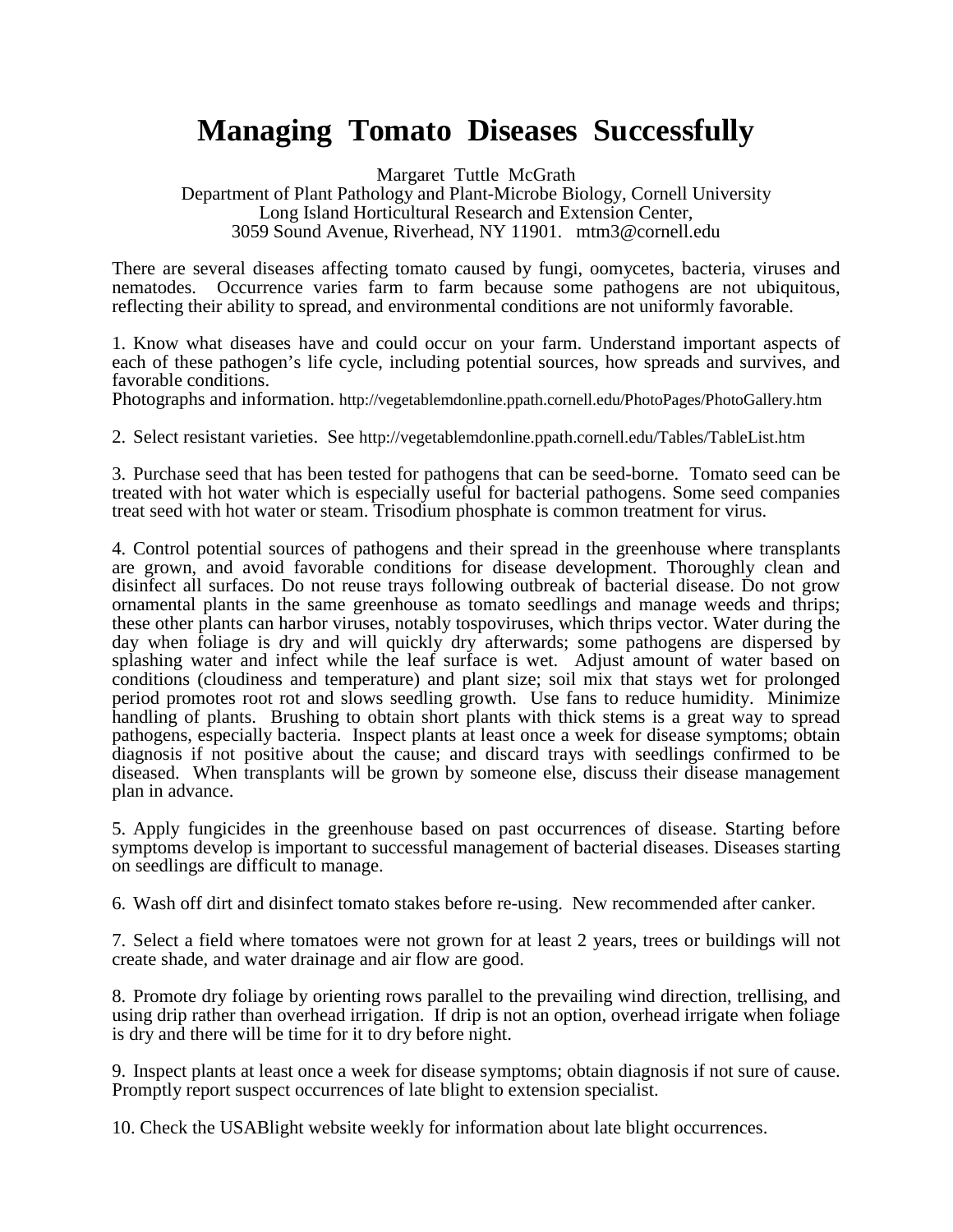11. Apply fungicides in the field based on past occurrences of disease and observed symptoms. See additional information below.

 wash hands or change gloves. 12. Avoid moving pathogens on equipment and hands. Especially important with bacterial pathogens to work progressively from least to most affected plants. Workers should periodically

 hasten decomposition. Removing debris with canker from the field is worthwhile when feasible. 13. Destroy crop debris promptly after harvest. Chop debris well and incorporate into soil to

 **Using fungicides to manage tomato diseases.** Accurate disease identification is important caused by viruses) plus disorders (which can be mistaken for a disease) are not affected by any because the most effective fungicides, especially among conventional products, often have targeted activity, which may be limited to one disease. Also, some diseases (and not just those fungicide.

 suppress on susceptible varieties without a preventive program. It is also important to start Application timing can be at least as important as the products used. A program will be more effective when started as soon as first symptoms are seen or before. This is because very few fungicides (and only conventional ones) have curative (kickback) activity, and curative activity is effective only on very recent infections. It typically takes about a week from infection until symptoms are visible for most diseases caused by fungi and bacteria. At this point the pathogen is established and not only cannot be killed by the fungicide, but will continue producing more inoculum for additional infections. Most fungicides act on pathogens to prevent infection. Some diseases, in particular late blight and those caused by bacteria, are notoriously difficult to applications before disease onset with fungicides that activate the plant's defenses (systemic acquired resistance = SAR), which include Actigard, LifeGard, phosphorous acids, Regalia, and Companion.

Appropriate timing of successive applications in a fungicide program is also important. application is needed. Rain (and irrigation) can remove some residue from plant tissue, more so with contact products than those that are mobile and move into plant tissue. Two inches of water formulations often include spreaders and stickers to minimize wash-off, or penetrants to facilitate Calendar-based scheduling (e.g. 7-day spray interval) often is used. However, it is impact of environmental conditions on fungicide and the pathogen that determines when another is considered the amount that will remove residue of most contact fungicides. Fungicide uptake of mobile products. Sometimes the manufacturer of a fungicide will recommend that an adjuvant be used to improve control. This will be stated in the use directions.

 pathogens need free moisture on leaves lasting a long enough period of time that they can complete the infection period. Some can infect when humidity is high (typically above 90%). The amount of time needed depends on the pathogen and on the temperature. The optimum Environmental conditions also affect the pathogen's activity. Most fungal and bacterial temperature for development varies among pathogens. Powdery mildew fungi, including the one that is a pathogen on tomato, are exceptions and prefer dry conditions. Forecasting programs have been developed for some diseases, including early blight, Septoria leaf spot, and anthracnose (TOM-CAST) and late blight (Cornell Decision Support System) of tomato. These programs can be run for a particular crop using data from a near-by weather station that is part of the NEWA (Network for Environment and Weather Applications). They are accessible through http://newa.cornell.edu/ under 'Crop Pages'. When a fungicide application is warranted is determined based on susceptibility of the variety and temperature plus moisture data since the last application (or since planting for the first application) and forecast conditions.

Environmental conditions during and after an application can also impact fungicide efficacy. If leaves are wet from dew or rain when an application is made, some product may run off leaves.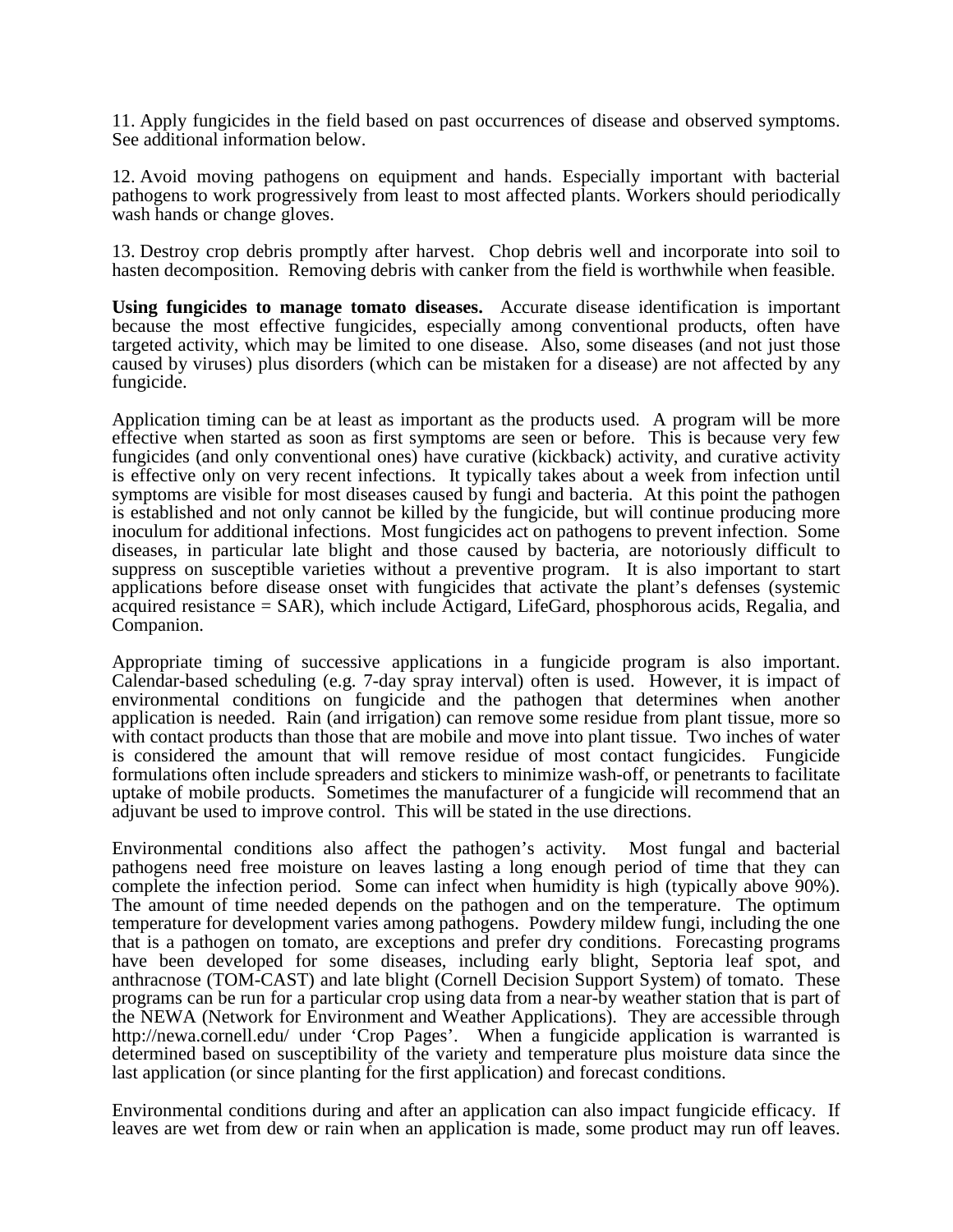Some product can also be lost if rain or dew occurs before the spray residue has completely dried, necessitating making another application soon to maintain control. Products differ in rainfastness, which is the time needed for a pesticide to dry sufficiently that rain or irrigation will not affect efficacy. The rainfastness of a product often is included on the label or in company information posted on the web. This information has been posted for several products at http://edis.ifas.ufl.edu/pi238

 The equipment used to make an application also can impact the program efficacy. Nozzles differ nozzles directed at each side of the plant as well as a nozzle directed at the top to the plant will leaves to leaves low in the canopy. Sprayer pressure is also important. Large droplets are droplets. Recommended pressure to use is around 60 psi, varying a bit with the nozzle type. in their suitability for applying fungicides compared to other pesticides. Information on this is at http://www.teejet.com/media/40076/users%20guide%20final%28low%29.pdf. Having drop improve coverage with trellised tomatoes. Drop nozzles are especially important for maximizing disease control because many diseases start to develop on leaves that are low in the canopy and also inside the lower canopy. Mobile fungicides cannot move from where deposited on upper formed when pressure is low. These are more likely to run off leaves than small droplets, and large droplets provide less coverage than the same amount of fungicide solution in several small When very high pressure is used there will be more small droplets prone to drift. When spraying several plantings, start with the youngest or the one with least symptoms. Airblast sprayers are not recommended when bacterial pathogens are present because the force of the spray can move bacteria between rows and it can cause small wounds that serve as infection sites for bacteria.

 response time. This includes de-winterizing the sprayer, making sure it is fully functional, Being prepared before the growing season gets underway is also important because it minimizes replacing old nozzles, and calibrating the sprayer. It also includes deciding what products will be used, calculating the amount needed for each application, and identifying a source. Purchasing products in advance also facilitates responding immediately to disease detection.

 An important component of an effective fungicide program is resistance management. This is implemented, starting at first use of the fungicide, because the primary goal is to delay resistance development rather than to manage resistant pathogen strains after they have been detected. First or recommended used on a limited basis, because of resistance. General recommendations for because most fungicides with targeted activity are prone to resistance development because they have single site mode of action. Additionally, resistance management needs to always be determine what pathogens have already developed resistance and to which fungicides. Some types of fungicides labeled for a disease may no longer be recommended for use in the northeast, managing fungicide resistance are to use products at risk for resistance development in alternation based on FRAC Code and tank-mixed with a contact, protectant fungicide that has low risk.

To achieve the full potential of a fungicide program, it needs to be implemented as part of an integrated program with cultural practices listed above.

## **Key practices for important diseases:**

**Bacterial Canker**. Pathogen-free seed. Greenhouse and field sanitation. New tomato stakes. At least 3-year rotation. Apply foliar pesticides when leaves are dry; don't use airblast sprayer. Few fungicide/bactericides labeled for bacterial speck and spot are also labeled for canker, including copper. Labeled products: AgriPhage-CMM, BacStop, Badge (X2 and SC), Nordox. Remove or destroy crop debris.

 **Early blight.** Resistant varieties (new). At least 2-year rotation. Minimize leaf wetness. Apply restrictions, ex: Inspire Super (3+9) alt Miravis Prime (7+12) for 5 apps; Endura (7), Inspire Super, Endura, Inspire Super (5 apps low rate) or Mettle (3) or Rhyme (3). fungicides weekly starting before or at first symptoms; alternate based on FRAC code and label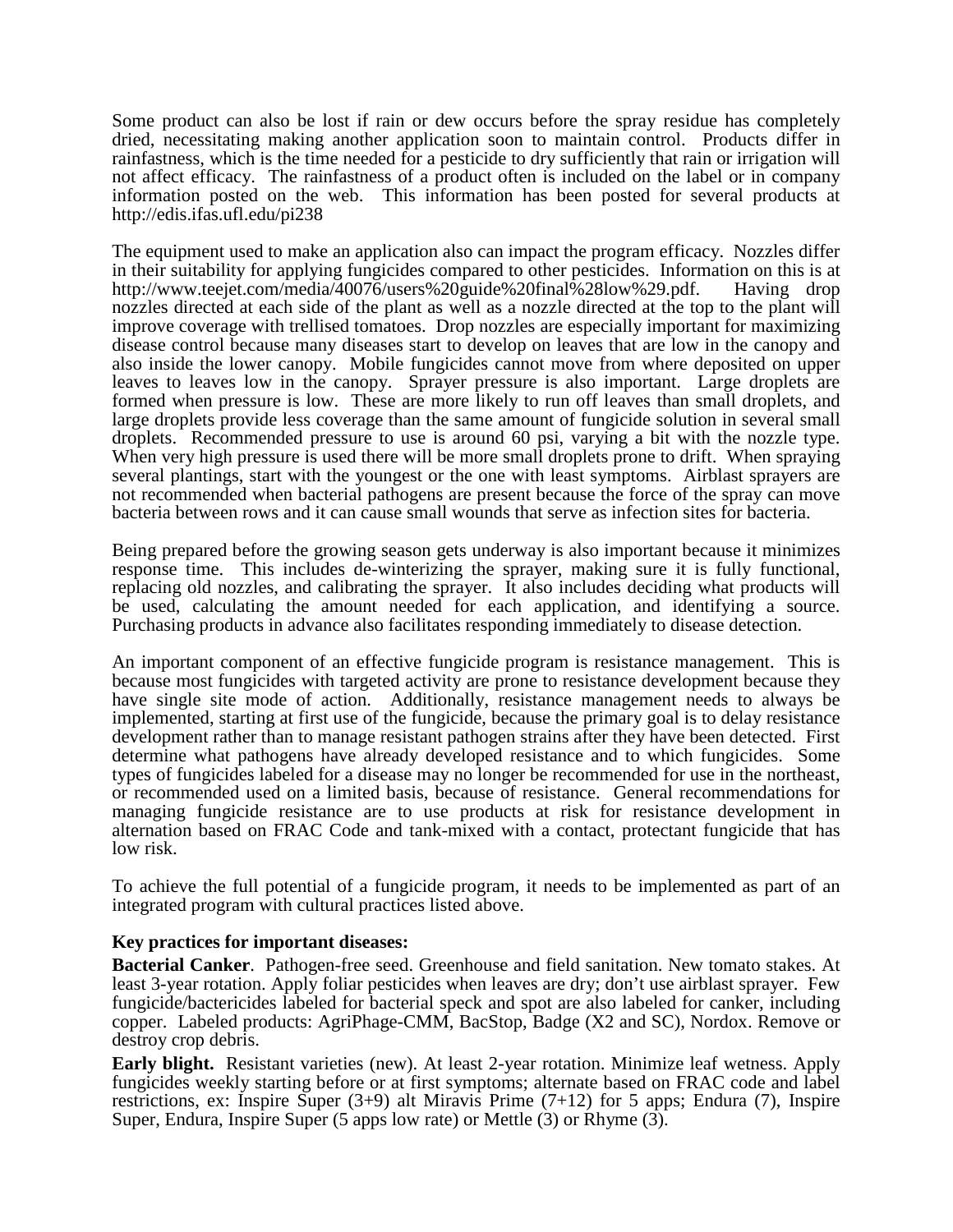**northeastern USA.** Products are listed by disease beginning with products applied before in a conventional fungicide program.  $\overline{OLP}$  = other labeled product. Several conventional **Conventional and organic fungicides and bactericides for diseases affecting tomatoes in the**  planting and those affecting seedlings during transplant production. Products approved for organic production (OMRI-listed) are designated. They could be used as the protectant fungicide fungicides are not permitted used in greenhouses primarily because of concerns of fungicide resistance development in a contained pathogen population. Under current regulation, a product can be used in a greenhouse if the label does not state that greenhouse use is prohibited.

Diseases affecting seedlings during transplant production (applications in greenhouse):

- Bacterial speck and spot. Agri-mycin. Copper tank-mixed with mancozeb.
	- ORGANIC: copper, DoubleNickel, Organocide, OxiDate, Prevont, Regalia, Cease or Serenade Opti (Cease is a greenhouse product), Sporatec AG, Taegro 2
- Damping-off. Conventional fungicides with targeted activity for *Pythium*: Previcur Flex apply as a directed spray to lower stems and soil. Ranman – apply as a drench to seeding tray anytime from seeding to 1 week before transplanting.

 Serenade ASO, Taegro 2 ORGANIC: several biopesticides are labeled for applying to the seeding mix, including Actinovate, Bio-Tam, Double Nickel 55, Mycostop, Prestop, RootShield Granules, and

 ventilate for at least 2 hours after application. Gray mold (Botrytis). Decree (FRAC Code 17); labeled for use with another labeled fungicide. Scala (9) can be applied in a well-ventilated plastic tunnel or glass house;

ORGANIC: copper, Actinovate, DoubleNickel, MilStop, Regalia, Serenade Opti, Sporatec AG, Trilogy, OxiDate

Root rots in the field. Note that Previcur Flex and Ranman are labeled for use in the greenhouse but not in the field.

 Ridomil Gold SL or OLP - apply to soil at planting, then inject into drip irrigation 4 to 6 weeks later. Targeted activity for *Pythium* and *Phytophthora*.

 ORGANIC: biopesticides listed above for damping-off are also labeled for application to soil in field. Additional products: Prevont, Pvent, Regalia, TerraClean 5.

Foliar and fruit diseases. When a preventive application schedule is used for a often is a label restriction, also tank-mix with protectant fungicides. conventionally-produced crop, protectant fungicides are recommended until diseases are detected, then switch to a targeted fungicide for the specific disease(s) developing. Alternate among products in different FRAC Groups is needed for managing resistance and

Protectant fungicides. chlorothalonil, mancozeb, ziram, copper, or an organic product.

9), Rhyme (3), Catamaran (33+M5). Revus Top  $(3 + 40)$  recommended only when Anthracnose. FRAC Group 11 fungicide [Flint Extra, Quadris, Quadris Opti (also M5), Quadris Top (3), Luna Sensation or Priaxor (3), or Tanos (27)], Inspire Super (3 + late blight also present.

ORGANIC: copper, Actinovate, MilStop, OxiDate, Serifel, Timorex Gold, Trilogy

- Bacterial speck and spot. Actigard, copper tank-mixed with mancozeb. Tanos is labeled for suppression used with copper plus mancozeb. Resistance to copper is common. ORGANIC: copper, AgriPhage, BacStop, Cease, DoubleNickel, LifeGard, Prevont, Organocide, OxiDate, Regalia, Serifel, Serenade Opti, Sporatec AG, Stargus (spot), Taegro 2, Timorex Gold
- Bacterial canker. Labeled copper fungicides: Badge  $(X2 \text{ and } SC)$  and Nordox. ORGANIC: AgriPhage-CMM (start applications soon after transplanting), BacStop
- Buckeye (Phytophthora) fruit rot. Orondis Opti (49 + M5), Inspire Super (3 + 9), Scala (9), Switch  $(9 + 12)$ , Revus (40) or Revus Top  $(3 + 40)$ , Tanos or Reason (11),